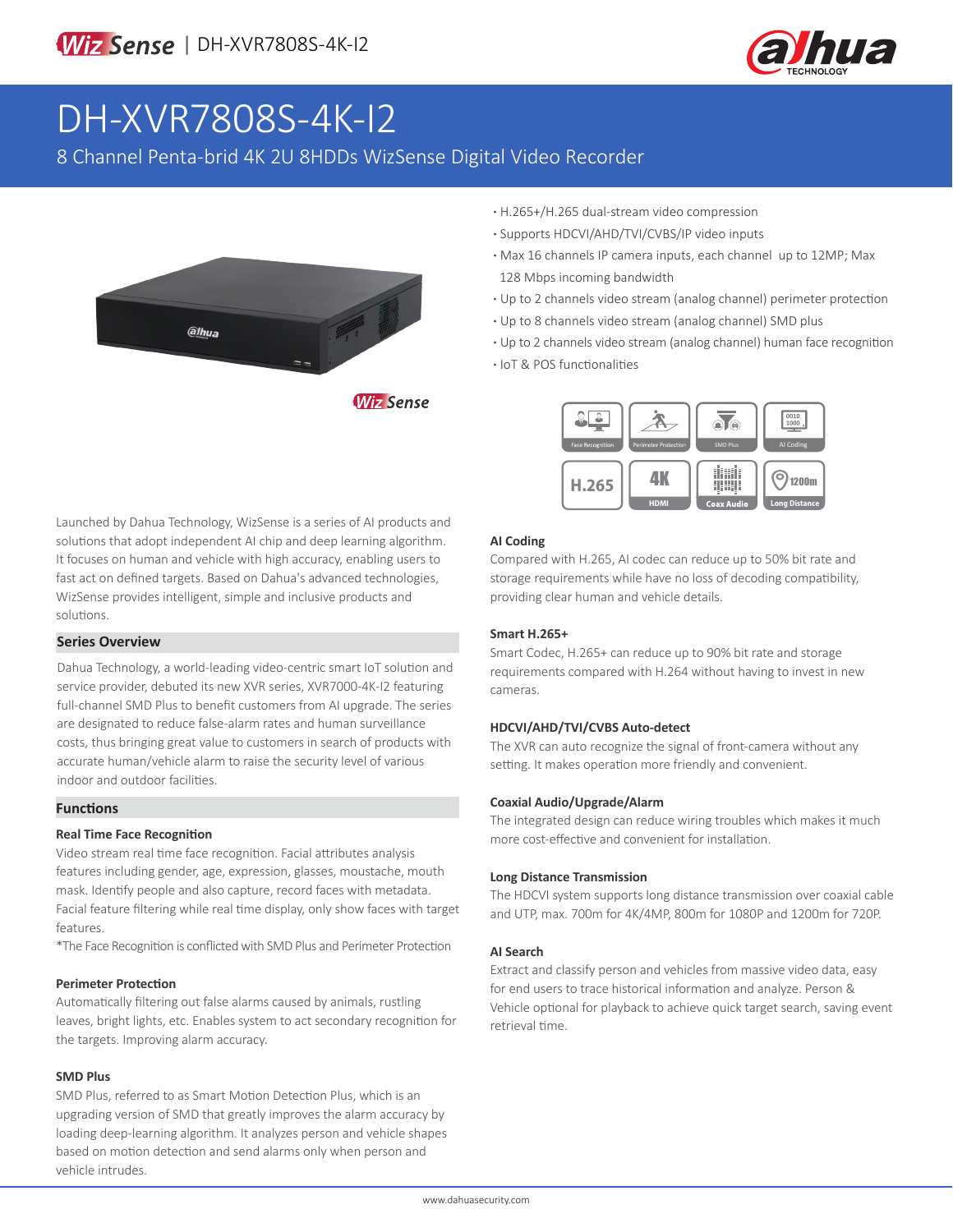## Wiz Sense | DH-XVR7808S-4K-I2

### **Technical Specification** System Main Processor Embedded Processor Operating System Embedded LINUX Perimeter Protection Performance 2 channels, 10 IVS for each channel Object classification Human/Vehicle secondary recognition for tripwire and intrusion AI Search Search by target classification (Human, Vehicle) Face Recognition Performance 2 channels, max 12 face pictures/sec processing Stranger Mode<br>
Stranger Mode<br>
Cimilarity through an be set manually Similarity threshold can be set manually. AI Search Up to 8 target face images search at same time, similarity threshold can be set for each target face image. Database Management Up to 10 face databases with 20,000 face images in total. Name, gender, birthday, address, certificate type, cerificate No., countries&regions and state can be added to each face picture. Database Application Each database can be applied to video channels independently . Trigger Events Buzzer, Voice Prompts, Email, Snapshot, Recording, Alarm Out, PTZ Activation, etc. SMD Plus Performance 8 channels AI Search Search by target classification (Human, Vehicle) Video and Audio Analog Camera Input 8 channels, BNC HDCVI Camera Input 4K, 6MP, 5MP, 4MP, 1080P@25/30fps, 720P@50/60fps, 720P@25/30fps AHD Camera Input 4K, 5MP, 4MP, 3MP, 1080P@25/30, 720P@25/30fps TVI Camera Input 4K, 5MP, 4MP, 3MP, 1080P@25/30, 720P@25/30fps CVBS Camera Input PAL/NTSC IP Camera Input 8+8 channels, each channel up to 12MP Audio In/Out 8/1, BNC Two-way Talk 1 Mic In, 1 Mic Out, BNC Recording Compression AI Coding/H.265+/H.265/H.264+/H.264 Resolution 4K, 6MP, 5MP, 4K-N, 4MP, 3MP, 1080P, 720P, 960H, D1, CIF Record Rate Main stream: 4K (1fps–15fps); 6MP(1fps–20fps); 5MP(1fps–25fps); 4K-N/4MP/3MP/1080P/720P/960H/D1/CIF (1fps– 25/30fps) Sub steram:960H(1fps–15fps); D1/CIF(1fps–25/30fps) Bit Rate 32 Kbps–8192 Kbps Per Channel Record Mode Manual, Schedule (General, Continuous), MD (Video detection: Motion Detection, Video Loss, Tampering), Alarm, Stop

ׇ֦֧

| Record Interval                    | 1-60 min (default: 60 min), Pre-record: 1 s-30 s, Post-<br>record: 10 s-300 s                                                                                                                            |  |  |  |
|------------------------------------|----------------------------------------------------------------------------------------------------------------------------------------------------------------------------------------------------------|--|--|--|
| Audio Compression                  | G.711A, G.711U, PCM                                                                                                                                                                                      |  |  |  |
| Audio Sample Rate                  | 8 KHz, 16 bit Per Channel                                                                                                                                                                                |  |  |  |
| Audio Bit Rate                     | 64 Kbps Per Channel                                                                                                                                                                                      |  |  |  |
| Display                            |                                                                                                                                                                                                          |  |  |  |
| Interface                          | 2 HDMI, 1 VGA, 1 TV                                                                                                                                                                                      |  |  |  |
| Resolution                         | HDMI 1:3840×2160, 1920×1080, 1280×1024, 1280×720<br>HDMI2/VGA: 1920×1080, 1280×1024, 1280×720                                                                                                            |  |  |  |
| Multi-screen Display               | When IP extension mode not enabled: 1/4/8/9<br>When IP extension mode enabled: 1/4/8/9/16                                                                                                                |  |  |  |
| <b>OSD</b>                         | Camera title, Time, Video loss, Camera lock, Motion<br>detection, Recording                                                                                                                              |  |  |  |
| Network                            |                                                                                                                                                                                                          |  |  |  |
| Interface                          | 2 RJ-45 Ports (1000 Mbps)                                                                                                                                                                                |  |  |  |
| Network protocol                   | HTTP, HTTPS, TCP/IP, IPv4/IPv6, Wi-Fi, 3G/4G, SNMP,<br>UPnP, RTSP, UDP, SMTP, NTP, DHCP, DNS, IP Filter,<br>PPPoE, DDNS, FTP, Alarm Server, P2P, IP Search (Supports<br>Dahua IP camera, DVR, NVS, etc.) |  |  |  |
| Max. User Access                   | 128 users                                                                                                                                                                                                |  |  |  |
| Smart Phone                        | iPhone, iPad, Android                                                                                                                                                                                    |  |  |  |
| Interoperability                   | ONVIF 16.12, CGI Conformant                                                                                                                                                                              |  |  |  |
| Video Detection and Alarm          |                                                                                                                                                                                                          |  |  |  |
| <b>Trigger Events</b>              | Recording, PTZ, Tour, Video Push, Email, FTP, Snapshot,<br><b>Buzzer and Screen Tips</b>                                                                                                                 |  |  |  |
| Video Detection                    | Motion Detection, MD Zones: 396 (22 × 18), Video Loss,<br>Tampering and Diagnosis                                                                                                                        |  |  |  |
| Alarm input                        | 16                                                                                                                                                                                                       |  |  |  |
| Relay Output                       | 6                                                                                                                                                                                                        |  |  |  |
| Playback and Backup                |                                                                                                                                                                                                          |  |  |  |
| Playback                           | 1/4/9                                                                                                                                                                                                    |  |  |  |
| Search Mode                        | Time /Date, Alarm, MD and Exact Search (accurate to<br>second)                                                                                                                                           |  |  |  |
| Playback Function                  | Play, Pause, Stop, Rewind, Fast play, Slow Play, Next<br>File, Previous File, Next Camera, Previous Camera, Full<br>Screen, Repeat, Shuffle, Backup Selection, Digital Zoom                              |  |  |  |
| Backup Mode                        | USB Device/Network                                                                                                                                                                                       |  |  |  |
| Storage                            |                                                                                                                                                                                                          |  |  |  |
| Internal HDD                       | 8 SATA Ports, up to 10TB capacity for each disk                                                                                                                                                          |  |  |  |
| eSATA                              | 1 Port                                                                                                                                                                                                   |  |  |  |
| Auxiliary Interface                |                                                                                                                                                                                                          |  |  |  |
| <b>USB</b>                         | 4 USB Ports (2 USB 2.0, 2 USB 3.0)                                                                                                                                                                       |  |  |  |
| <b>RS485</b>                       | 1 Port, for PTZ Control                                                                                                                                                                                  |  |  |  |
| <b>RS232</b>                       | 1 Port, for PC Communication & Keyboard                                                                                                                                                                  |  |  |  |
| Electrical                         |                                                                                                                                                                                                          |  |  |  |
| Power Supply                       | AC100V-240V, 50/60Hz                                                                                                                                                                                     |  |  |  |
| Power Consumption<br>(Without HDD) | $<$ 20W                                                                                                                                                                                                  |  |  |  |